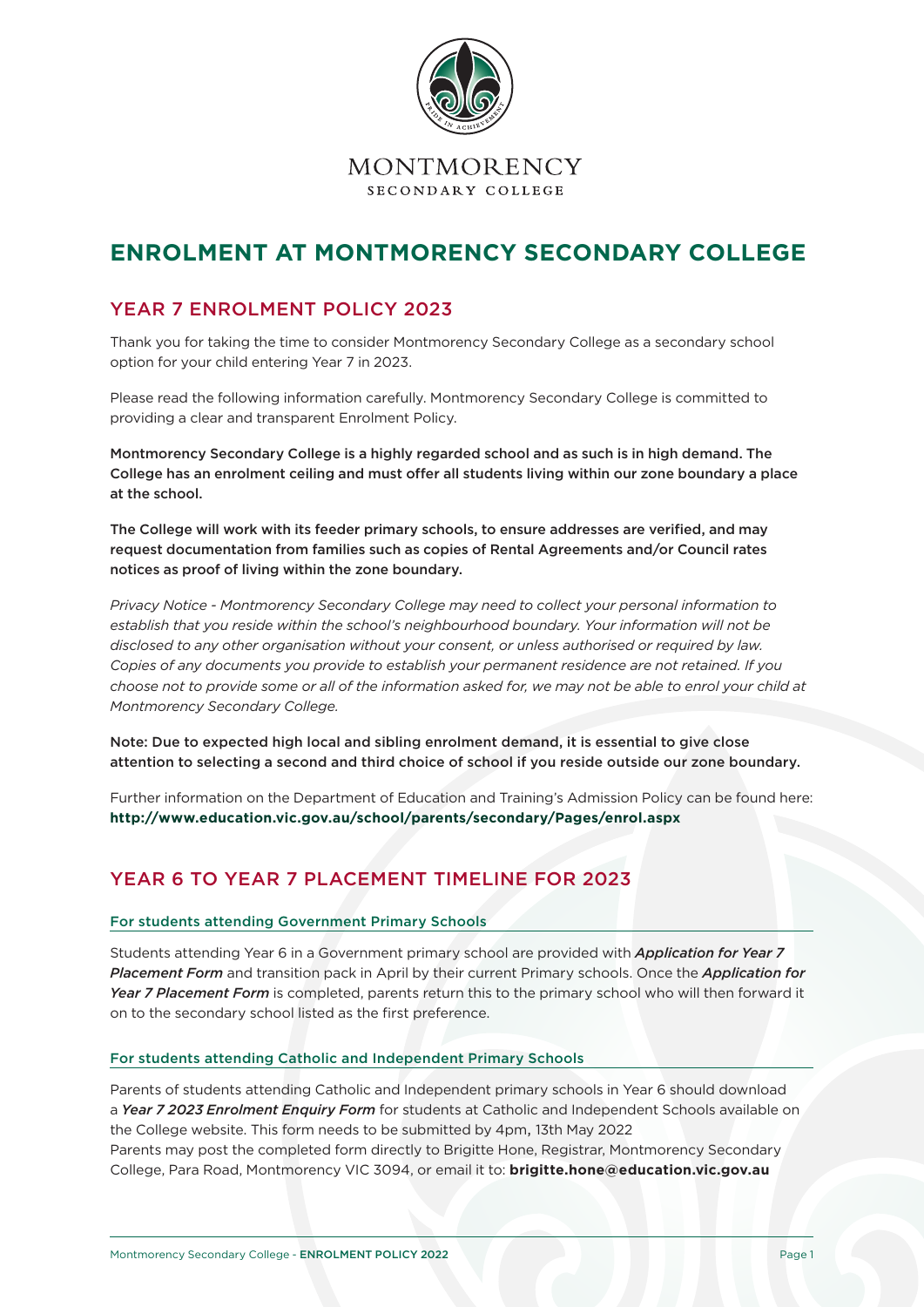

#### The Process

Once Montmorency Secondary College receives the *Application for Year 7 Placement Forms* from Government schools, and the *Year 7 2023 Enrolment Enquiry Form* for students at Catholic and Independent Schools, the students are enrolled in the priority order listed below in accordance with the Department of Education and Training's Placement Policy.

Where demand for places exceeds the number of students that Montmorency Secondary College can accommodate, students are enrolled in the following Priority Order:

**1.** Students for whom the school is the designated neighbourhood school

*Students who reside within our College zone and for whom the College is the designated Government school. Privacy Notice - Montmorency Secondary College needs to collect your personal information to establish that you reside within the College's zone. Your information will not be disclosed to any other organisation without your consent, or unless authorised or required by law. Copies of any documents you provide to verify your permanent residence will not be retained. Please note that your enrolment application may not be successful if the requested information is not provided.*

- **2.** Students with a sibling at the same permanent address who are attending the school at the same time,
- **3.** Where the Regional Director has restricted the enrolment, students who reside nearest the school,
- **4.** Students seeking enrolment on specific curriculum grounds (Please see details below about applying under this criteria),

*Note: It is essential that families list three school choices on their Placement form if* applying under this criteria as Montmorency Secondary College is forecast to place the *majority of its students under the first two categories in 2023.*

**5.** All other students in order of closeness of their home Montmorency Secondary College.

\* In exceptional circumstances, a student may be enrolled in a school based on compassionate grounds. This is an overarching consideration and does not form part of the priority order of placement. Schools are permitted to assess and make a determination for exceptional circumstances applications on a case-by-case basis.

### PRIORITY ORDER PLACEMENT 1 – FAMILIES APPLYING UNDER PRIORITY ORDER

To find out if your address is in the College's zone please go to **www.findmyschool.vic.gov.au** and follow the instructions.

# PRIORITY ORDER PLACEMENT 2 – FAMILIES APPLYING UNDER PRIORITY ORDER – SIBLING

This criterion applies to students who have a sibling who lives at the same permanent address and who is attending the school at the same time. Students who have had a sibling at the school, but the sibling has since graduated, are not eligible to apply under this category.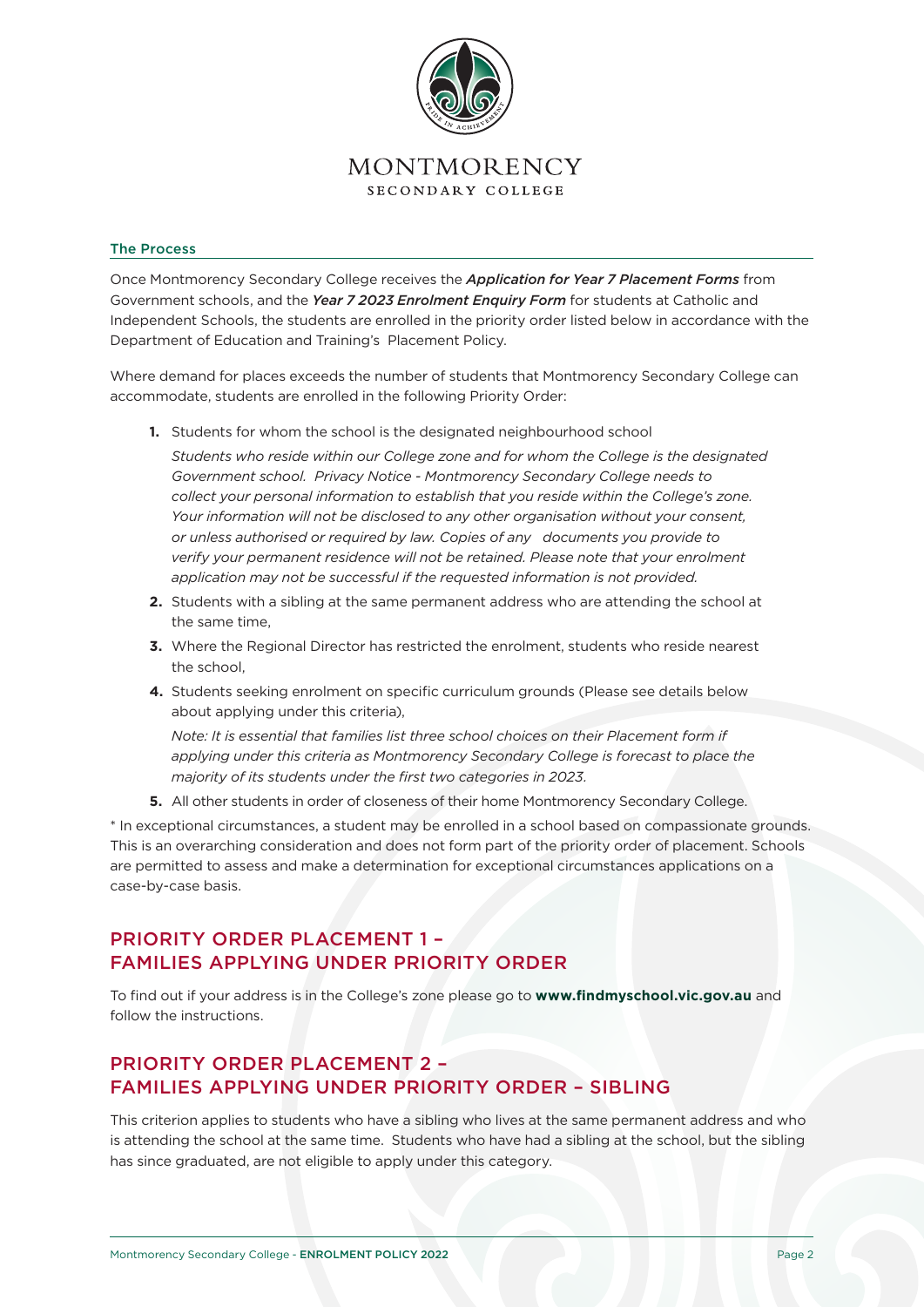

### PRIORITY ORDER PLACEMENT 3

This Criteria is not applicable to Montmorency Secondary College.

# PRIORITY ORDER PLACEMENT 4 – STUDENTS SEEKING ENROLMENT UNDER SPECIFIC CURRICULUM GROUNDS

Students seeking admission on specific curriculum grounds from outside the zone boundary are able to apply separately to the College. There are two categories available:

- Leadership Students who have demonstrated strong leadership qualities and wish to experience leadership opportunities through the highly regarded Student Leadership program offered at MSC are able to apply under this category.
- General Academic Excellence Students who have a demonstrated a strong academic background, and wish to immerse themselves in the unique Challenge Program offered at Montmorency Secondary College from Year 8, are able to apply under this category. The Challenge Program provides curriculum enrichment and enhancement. All students in both Years 7 & 8 will be eligible for entry into the Challenge Program based on testing, teacher recommendations and work habits.

Applicants are required to complete the *Application for Consideration under Curriculum Grounds –*  Year 7 2023 Form, which can be found on the College website. The College strongly recommends the applicants include some, or all, of the following documentation to support their application –

- Copy of Grade 5 Reports
- Copy of NAPLAN results (particularly if applying on the grounds of General Academic Excellence)
- Reference/s (from community contacts, such as a Sporting Coach, Scout Leader, Dance or Music Teacher)

The College will review written applications and supporting documentation. Please note that participation in this process does not guarantee you a place at MSC, as places offered are subject to availability after all local students and siblings have been placed.

Application forms are available at **www.montysc.vic.edu.au** and close 4pm, 13th May 2022

In addition, parents must also complete the *Application for Year 7 Placement Form*, which will be provided by their Primary School. The completed form must be returned to the Primary School, not Montmorency Secondary College.

# PRIORITY ORDER PLACEMENT 5 – ORDER OF CLOSENESS OF THEIR HOME TO THE SCHOOL

This Criteria only applies to students who are seeking enrolment in a school other than their designated neighbourhood school (where their permanent address is outside of the school's zone).